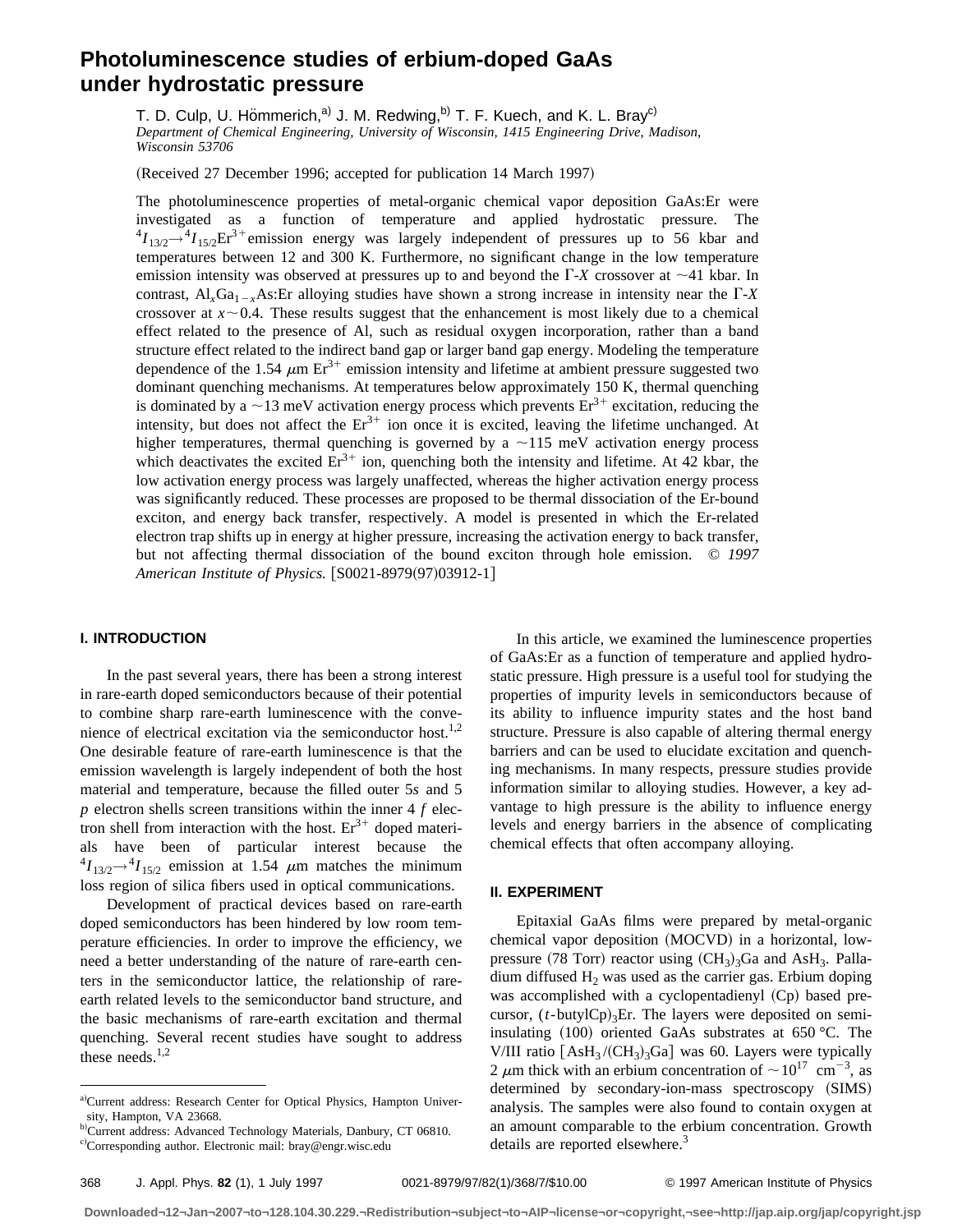



FIG. 1. PL spectra of the  ${}^4I_{13/2} \rightarrow {}^4I_{15/2} \text{Er}^{3+}$  emission in GaAs:Er as a function of pressure at  ${\sim}45$  K. For the spectra other than at 1 atm, the very small DAC sample size results in weaker signals, causing a lower resolution and signal-to-noise ratio.

FIG. 2. PL spectra of the  ${}^4I_{13/2} \rightarrow {}^4I_{15/2} \text{Er}^{3+}$  emission in GaAs:Er as a function of temperature at ambient pressure.

In the photoluminescence (PL) measurements, samples were cooled in a variable temperature cryostat. Excitation was performed with the 514.5 nm line of a chopped argon ion laser at an intensity of approximately 13 W/cm<sup>2</sup>. Luminescence was collected and dispersed with a one-meter monochromator. In measuring the PL spectra, detection was with a liquid-nitrogen cooled Ge detector using standard lock-in amplifier techniques. All spectra were corrected for instrumental response. For lifetime measurements, a faster Ge detector with a response time of  $\sim$ 180  $\mu$ s was used, and the signal was analyzed with a digital oscilloscope.

Hydrostatic pressure experiments were performed using a diamond anvil cell  $(DAC)$  with a 4:1 ethanol:methanol mixture as the pressure-transmitting fluid. Samples to be loaded in the cell were thinned and cleaved to a size approximately 60–70  $\mu$ m thick and 150  $\mu$ m wide. Either ruby<sup>4</sup> or  $Tm:YAG<sup>5</sup>$  was used as the pressure calibrant.

# **III. RESULTS AND DISCUSSION**

### **A. Spectral characteristics**

The samples used in this study exhibited the characteristic  ${}^4I_{13/2} \rightarrow {}^4I_{15/2} \text{Er}^3$ +emission at 1.54  $\mu$ m, as well as very weak band edge luminescence. The PL spectra of the  ${}^{4}I_{13/2}$  $\rightarrow$  ${}^{4}I_{15/2}$ Er<sup>3+</sup>emission at 45 K and pressures up to 53 kbar are shown in Fig. 1. Additionally, PL spectra at ambient pressure and temperatures ranging from 13 to 300 K are shown in Fig. 2. The emission consisted of a main peak at 1539.5 nm and a group of two overlapping peaks at approximately 1548 and 1552 nm. Over this temperature range, there were no drastic changes in the PL spectrum. As the temperature was increased from 13 to 300 K, the main peak shifted to higher energy by only  $5 \text{ Å}$ . No shift of the main peak was observed as the pressure was increased, within the resolution limit of the pressure experiments. These observations are consistent with the filled outer 5*s* and 5*p* electron shells effectively screening the intra- $4f$  transitions from any changes in the host material.

However, some subtle changes in the emission structure were apparent. The intensity of the 1552 nm peak decreased with temperature at a rate slower than the 1548 nm peak. As a results, these two peaks could be resolved at temperatures above 200 K. Furthermore, as the pressure was increased, the 1552 nm peak grew in intensity relative to the 1548 nm peak. Finally, it appears that an unresolved shoulder on the low energy side of the main 1540 nm peak became more significant with increasing pressure.

One interpretation of these results is that many different  $Er<sup>3+</sup>$  centers in slightly different environments are present. The Stark splitting of the  ${}^{4}I_{15/2}$  manifold would be roughly the same for each center, with three of these Stark split levels giving the major peaks at 1540, 1548, and 1552 nm. The slight environmental differences would lead to inhomogeneous broadening of these peaks. In support of this idea, the main peak width was approximately  $40 \text{ cm}^{-1}$ . This is much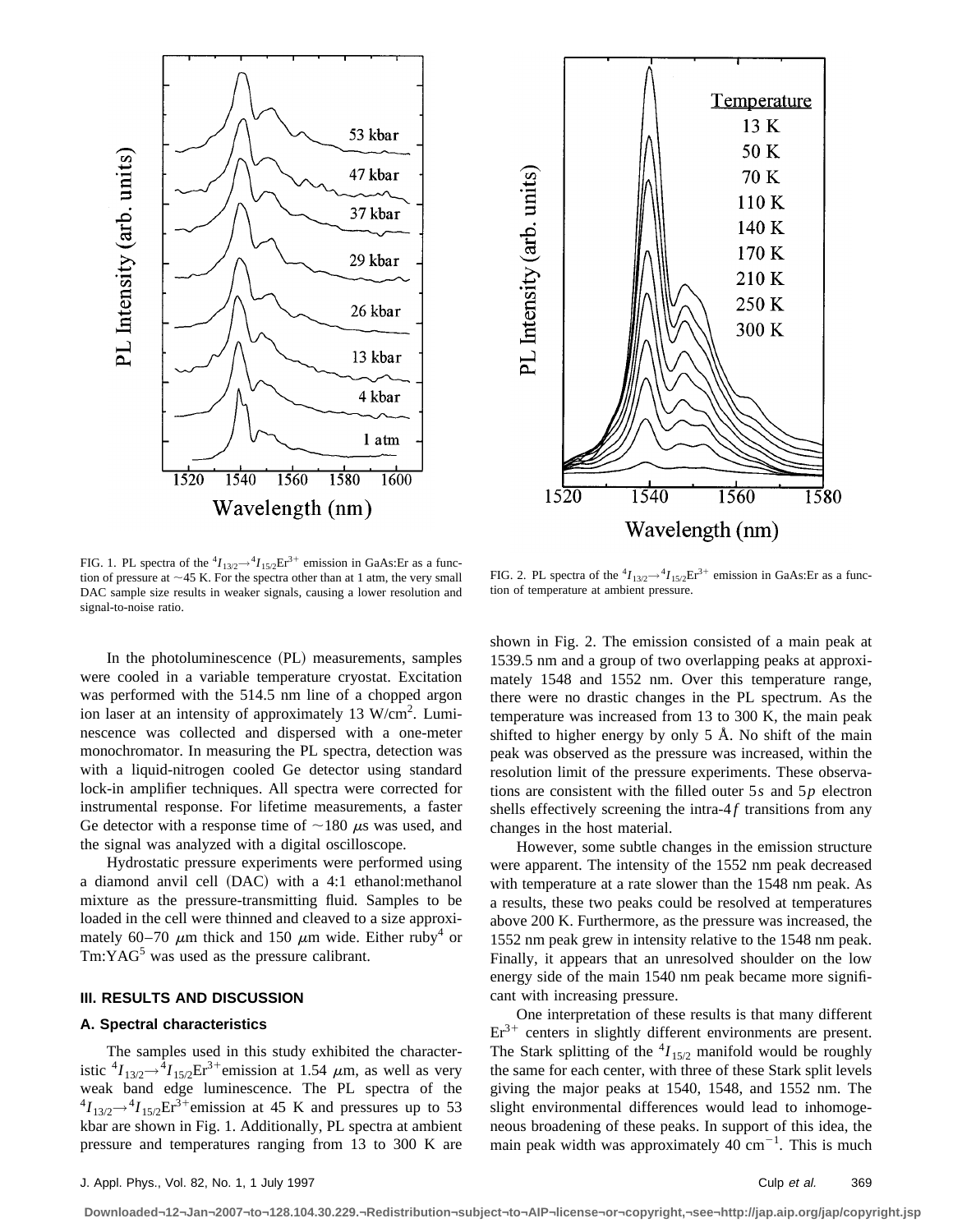

FIG. 3. Er<sup>3+</sup> 1.54  $\mu$ m relative emission intensity as a function of pressure in GaAs, and aluminum content in  $AI_xGa_{1-x}As$ . Both *x* axes are scaled to the  $\Gamma$ -*X* crossover, marked by the dotted line. The pressure dependence data  $(triangles)$  are at 45 K with cw 514.5 nm excitation. The aluminum dependence data (circles) are at 77 K with pulsed 514.5 nm excitation, although similar results were observed with cw excitation. The Al dependence data are from Ref. 9.

broader than emission lines known to come from a single, well-defined center, such as the  $\text{Er}_{Ga}(\text{O}_{As})_2$  center in GaAs:Er,O which has a main peak width of only 0.1  $\text{cm}^{-1}$ .<sup>6,7</sup> Although SIMS analysis showed that the sample used in this work does contain oxygen, it was grown at conditions (high growth temperature and V/III ratio) where the  $\text{Er}_{Ga}$ - $(O_{As})$ <sub>2</sub> center is not predominant.<sup>6,8</sup> As a result, many slightly different centers may have contributed to the relatively broad emission. The subtle changes in the emission spectra are due to a combination of two factors. First, for a given center, the transition probabilities between different Stark split levels many have somewhat different temperature and pressure dependencies. Second, the temperature and pressure dependencies of these transition probabilities would also be expected to vary slightly between the different centers.

#### **B. Effects on the low temperature intensity**

At a low temperature, no significant change in the 1.54  $\mu$ m emission intensity was observed as pressure shifted the  $\Gamma$ conduction band edge of GaAs up to and beyond the  $\Gamma$ -*X* crossover at  $\sim$ 41 kbar. This contrasts with the behavior observed by Zhang *et al.* in their studies of erbium doped  $Al_xGa_{1-x}As$  alloys grown by molecular beam epitaxy.<sup>9</sup> As the aluminum content was increased, a very strong increase in intensity was observed near the  $\Gamma$ -*X* crossover at *x*   $\sim$ 0.4. This type of intensity enhancement has been observed by other researchers as well.<sup>10</sup> The results are compared in Fig. 3.

Zhang *et al.* give three possible explanations for the behavior they observed. First, the presence of aluminum somehow enhances the optical activation of erbium centers. Second, the opening of the band gap allows alignment of the conduction bands with upper energy levels of  $Er<sup>3+</sup>$  such as the  ${}^4F_{9/2}$  and  ${}^4S_{3/2}$  manifolds, enhancing excitation efficiency. Third, the  $Er^{3+}$  excitation efficiency increases beyond the  $\Gamma$ -*X* crossover at  $x \sim 0.4$  due to the increase in minority carrier lifetime. When the host material has a direct gap, excess carriers have a very short lifetime due to efficient  $\Gamma$  band-related recombination, both radiative and nonradiative.<sup>11</sup> Because the  $Er^{3+}$  luminescence decay is many orders of magnitude slower than band edge recombination, the  $Er^{3+}$  centers cannot effectively compete for the carriers needed for excitation. On the other hand, when the host material has an indirect gap, excess carriers are much longer lived, allowing them a greater probability to excite the  $Er<sup>3+</sup> centers.$ 

The application of hydrostatic pressure is a unique tool to test these proposed explanations. There is a qualitative correspondence between the effects of applying pressure and alloying with aluminum on the band structure. The  $\Gamma$  conduction band edge shifts up in energy at a comparable rate per kbar pressure in GaAs or percent aluminum content in  $Al_xGa_{1-x}As.$  Furthermore, the direct to indirect transition ( $\Gamma$ -*X* crossover) occurs at  $x \sim 40\%$  in Al<sub>x</sub>Ga<sub>1-x</sub>As, and *P*  $\sim$  41 kbar in GaAs. It should be noted that this rough equivalence between percent aluminum content and pressure in kbar breaks down far above the crossover point because the indirect band gap continues to increase with aluminum content whereas it slowly decreases with pressure.<sup>12</sup> Nevertheless, pressure allows a qualitative comparison between GaAs and  $Al_xGa_{1-x}As$  systems up to and slightly beyond the direct-indirect transition.

The pressure results in Fig. 3 appear to rule out the last two explanations offered by Zhang *et al.* Applying pressure on GaAs:Er simulates the same behavior in the band structure, including possible alignment of the conduction bands with upper energy  $Er^{3+}$  levels and the increase in excess carrier lifetime beyond the  $\Gamma$ -*X* crossover. However, no significant increase in emission intensity was observed.

Zhang *et al.*'s first explanation that the presence of Al somehow enhances the optical activation of  $Er^{3+}$ centers is a chemical effect which cannot be excluded by the pressure results. Thus, the intensity enhancement seen in  $Al_xGa_{1-x}As:Er$  is most likely due to an alloying effect related to the presence of Al rather than a consequence of the band gap or indirect behavior of the host. We speculate that the increase in erbium intensity is due to incorporation of an impurity such as oxygen along with Al. Aluminum alloying in both MOCVD and MBE  $Al_xGa_{1-x}As$  is known to bring residual oxygen impurities into the host material in high concentrations.<sup>13,14</sup> Oxygen codoping is known to enhance the  $Er^{3+}$  emission in GaAs and  $AI_rGa_{1-r}As.^{8,15}$  It should be reiterated that the GaAs:Er sample used in this work also contains oxygen, but the amount of oxygen will obviously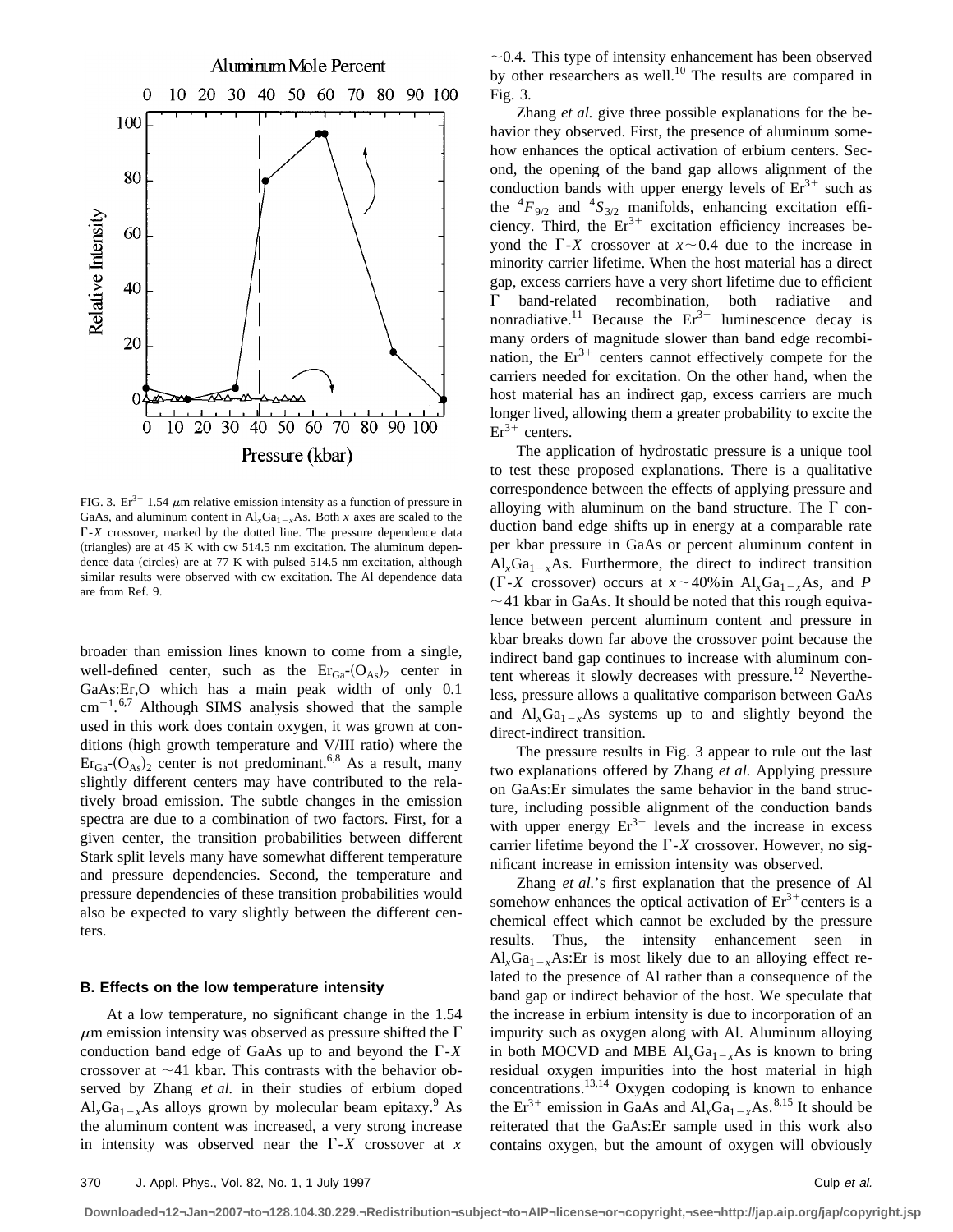

FIG. 4. Temperature dependence of the 1.54  $\mu$ m Er<sup>3+</sup> emission intensity and lifetime at ambient pressure. The dotted line, located at approximately 150 K, indicates the two regions of different quenching behavior. For clarity, 95% confidence intervals have been omitted from the plot. These intervals are approximately  $\pm 0.003$  ms for the intensity,  $\pm 0.006$  ms for the lifetime at low temperatures, and  $\pm 0.018$  ms for the lifetime at high temperatures. The curves are fitted results to Eq.  $(1)$ .

remain constant in the pressure experiments. Thus, the base level of intensity enhancement that may be occurring in this sample is present at all pressures, whereas oxygen incorporation and enhancement can continue to increase with aluminum alloying.

#### **C. Thermal quenching properties**

As is evident in Fig. 2, the intensity of the 1.54  $\mu$ m emission decreased rapidly with increasing temperature. Figure 4 shows this thermal quenching more explicitly, for both the peak emission intensity and lifetime at ambient pressure. The temperature dependence of the integrated emission intensity is practically identical to that of the peak emission intensity. In the time-resolved PL measurements, the luminescence was found to follow a single exponential decay, from which the lifetime was determined. The fact that the decay is single exponential indicates that the different  $Er^{3+}$ centers contributing to the relatively broad emission peak have similar lifetimes. Two distinct regions are apparent in Fig. 4, as indicated by the line at approximately 150 K. At low temperatures, the intensity decreased with increasing temperature, whereas the lifetime did not. In fact, there is a slight lifetime increase from 0.84 ms at 12 K to 0.93 ms at 90 K. This behavior suggests a low activation energy quenching process which prevents  $Er^{3+}$  excitation but does not affect the  $Er^{3+}$  ion once it is excited. As a result, the intensity is



FIG. 5. Model for energy transfer between the semiconductor host and the rare-earth ion, showing the processes of excitation, energy back transfer, and hole emission. An electron trap is assumed for the rare-earth center.

reduced, but the measured lifetime is largely unchanged. At temperatures above  $\sim$ 150 K, the intensity continued to quench, and the lifetime also began to decrease rapidly with increasing temperature. This region indicates a higher activation energy process which depopulates the excited  $Er^{3+}$ ion, quenching both the intensity and lifetime.

The data can be fit to a one- or two-process quenching model of the form:<sup>16,17</sup>

$$
X = \frac{X_0}{1 + A_1 \exp\left(-\frac{E_1}{kT}\right) + A_2 \exp\left(-\frac{E_2}{kT}\right)},
$$
\n(1)

where *X* is either the intensity, *I*, or the lifetime,  $\tau$ . The temperature dependence of the 1.54  $\mu$ m intensity at ambient pressure can be fit excellently with the two-process model. The fitted activation energies are  $E_1 = 13.4 \pm 0.3$  and  $E_2$  $=115.8\pm3.4$  meV, where the indicated errors are 95% confidence intervals. Values similar to these have been previously reported.<sup>18</sup> The temperature dependence of the lifetime was fit very well with only a one-process model, yielding an activation energy of  $E=113.1\pm10.0$  meV. This value closely matches the second activation energy determined from the intensity quenching, suggesting that they may be related to the same process.

In order to consider possible quenching models, it is necessary to first discuss the excitation mechanism. The most widely accepted model for energy transfer between the semiconductor host and the rare-earth ion was first discussed for II–VI compounds<sup>19,20</sup> and InP:Yb,<sup>21,22</sup> followed by a similar model for GaAs:Er.<sup>18,23</sup> In this model, the rare-earth ion introduces either an electron trap below the conduction band or a hole trap above the valence band. After free carriers are created in the host material by minority-carrier injection or absorption of above-band gap light, either an electron or hole is trapped at the rare-earth center. An opposite carrier is then attracted to the charged center through its long-range Coulombic potential, forming a bound exciton localized on the rare-earth ion. The exciton recombines and transfers its energy to the  $4f$  shell of the rare-earth ion. Finally, the excited rare-earth ion can decay to its ground state, emitting a photon. This process is shown in Fig. 5, assuming that  $Er^{3+}$ introduces an electron trap.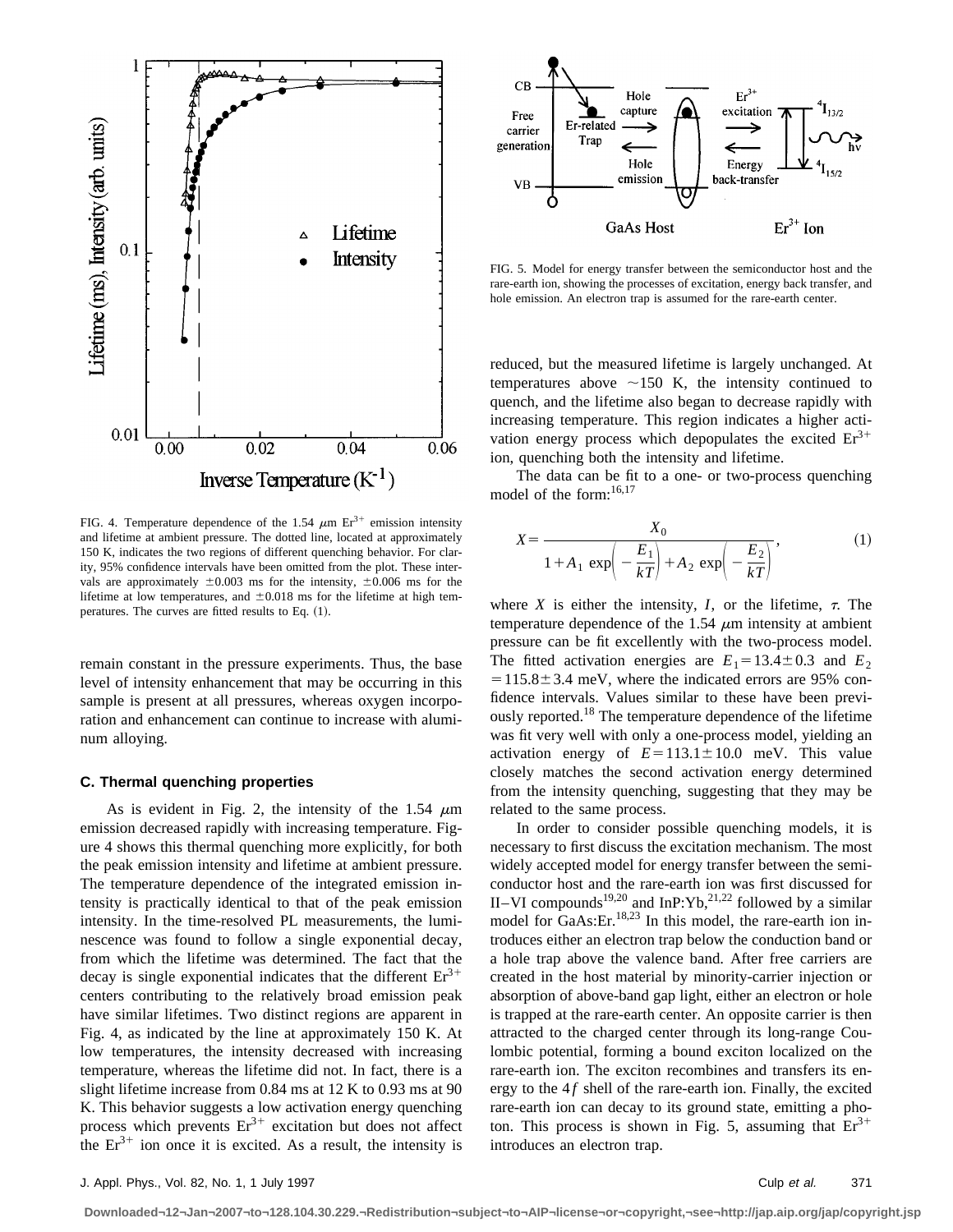

FIG. 6. The effect of pressure on the thermal quenching of the 1.54  $\mu$ m  $Er<sup>3+</sup>$  emission intensity. The dotted line at approximately 150 K indicates the two regions of interest. On this normalized scale, 95% confidence intervals are approximately  $\pm 0.003$  for the ambient pressure data and  $\pm 0.03$  for the high pressure data.

The 13 meV thermal quenching process, active at low temperatures, reduced the intensity but not the lifetime. One possible assignment is the thermal dissociation of the bound exciton before it can recombine to excite the  $Er^{3+}$  ion. If  $Er<sup>3+</sup>$  introduces an electron trap, this process corresponds to hole emission, leaving the electron trapped on the Er center. The coulombic electron-hole binding energy is expected to be on the order of this activation energy.<sup>12</sup> This mechanism does not affect the  $Er^{3+}$  ion once it is excited, but rather prevents initial  $Er^{3+}$  excitation. As a result, the intensity is quenched, but the lifetime is unaffected, as was observed in the low temperature region. This type of process has been previously proposed for  $InP:Yb^{22}$  and  $GaAs:Er.<sup>18</sup>$ 

The  $\sim$ 115 meV process, active at higher temperatures, quenched both the intensity and lifetime. This mechanism is most likely ''energy back transfer'' as proposed by Thonke *et al.* and Taguchi *et al.*<sup>22,24</sup> The excited  $Er^{3+}$  ion decays and transfers its energy to reform the bound exciton, rather than release a photon. As shown in Fig. 5, this is simply the reverse of the excitation mechanism. In this mechanism, the excited  $Er<sup>3+</sup>$  ion is deactivated, so both the intensity and lifetime will be quenched with the same activation energy, as was observed at temperatures above  $\sim$ 150 K.

The temperature dependence of the  $Er^{3+}$  luminescence was also examined at high pressure to gain further insight into the assignment of these quenching mechanisms. Figure 6 compares the temperature dependence of the emission intensity at ambient pressure and 42 kbar. At ambient pressure, the intensity was quenched by a factor of  $\sim$ 25 as the temperature was increased from 12 to 296 K. However, at 42 kbar, the thermal quenching was reduced by nearly one order of magnitude at room temperature. Again, two distinct regions are apparent. The quenching process dominant at low temperatures was largely unaffected by the increase in pressure, whereas the process dominant at higher temperatures was significantly reduced.

A satisfactory fit of the intensity data at 42 kbar requires two processes in the quenching model, but the first process dominates over the minor, but non-negligible, second process. The dominant process has an activation energy of  $E_1$  $=10.4\pm3.0$  meV. The values for  $E_1$  at ambient pressure and 42 kbar are comparable, again demonstrating that the low activation energy process is fairly independent of pressure. The second process is so weak that  $E_2$  is very uncertain. By varying the prefactor  $A_2$  over a large range, satisfactory fits are obtained for values extending from 40 to 350 meV. However, the prefactor is related to the degeneracies of the levels involved in the quenching process, as well as the matrix element of the energy transfer transition.<sup>16,17,25</sup> These quantities should not have a strong dependence upon pressure.<sup>25</sup> Figure 3 supports this fact, in that the low temperature intensity is nearly constant at pressures up to 56 kbar. Thus, to determine a more realistic range for  $E_2$ , we might assume  $A_2$  has the same value at 42 kbar as at ambient pressure. With this assumption,  $E_2$  can now be estimated to lie within the narrowed range of 140–300 meV at 42 kbar. The pressure shift rate of the activation energy is then estimated to be between  $+0.6$  and 5 meV/kbar. At 42 kbar, the higher activation energy process has been considerably reduced, due to an increase in the activation energy.

Figure 7 compares the temperature dependence of the emission lifetime at ambient pressure and 42 kbar. There was a small increase in the low temperature lifetime at 42 kbar. Furthermore, at high pressure, the lifetime appeared not to quench at temperatures up to and possibly beyond 230 K, whereas the ambient pressure lifetime decreased rapidly above approximately 150 K. However, we should emphasize that the uncertainty of the 42 kbar lifetimes is rather large at these higher temperatures. In the high-pressure lifetime measurements, the combined factors of the extremely small sample size in the diamond anvil cell, the need for a fast Ge detector, and the thermal quenching of the intensity all lead to very low signal levels at higher temperatures. As a result, the uncertainty of the lifetime increases. Despite the uncertainty, this data again suggests that the higher activation energy process was significantly diminished at high pressure.

The temperature dependence of the  $Er^{3+}$  emission intensity and lifetime at high pressure supports the assignments previously made for the two quenching mechanisms. First, the lower activation energy process, proposed to be thermal dissociation of the bound exciton, was largely unchanged at high pressure. This observation is consistent with the assignment, since the electron-hole coulombic binding energy is not expected to change much with pressure.<sup>25</sup>

Next, the pressure-induced reduction of the higher activation energy process, characterized by an increase in the activation energy, is consistent with the assignment of the process as energy back transfer. This activation energy is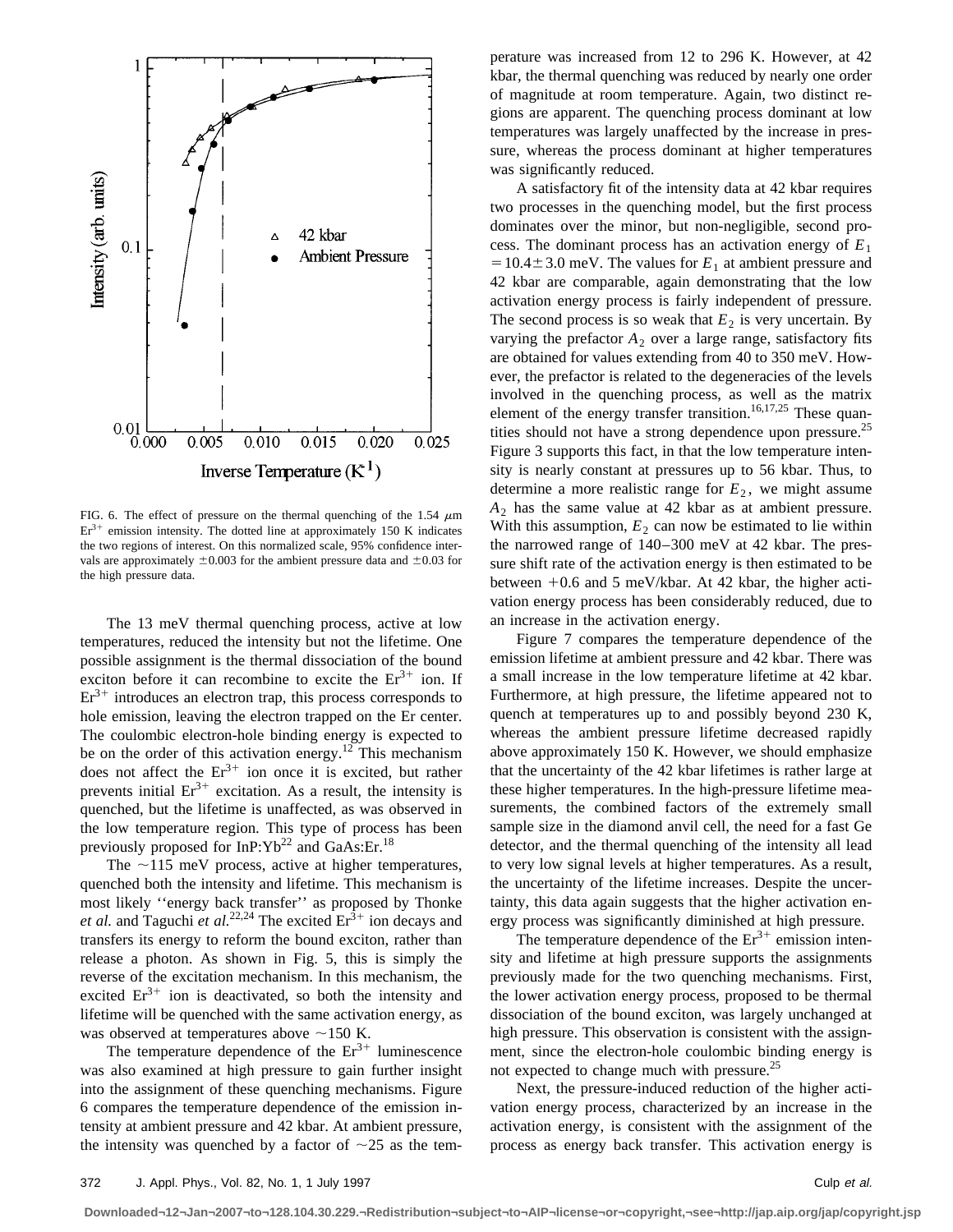

FIG. 7. The effect of pressure on the thermal quenching of the 1.54  $\mu$ m  $Er<sup>3+</sup>$  emission lifetime. The error bars indicate 95% confidence intervals. In the high-pressure lifetime measurements, the very low signal levels lead to increased uncertainty at higher temperatures.

equal to the bound exciton recombination energy minus the  $E_r^{3+4}$ *I*<sub>13/2</sub> + <sup>4</sup>*I*<sub>15/2</sub> transition energy. The  $E_r^{3+}$  transition energy is independent of pressure, as shown in Fig. 1. Thus, the experimental results indicate that the bound exciton recombination energy is increasing with pressure in this model. The rate of increase is difficult to specify with precision, but is likely to lie between 0.6 and 5 meV/kbar. If we assume that  $Er<sup>3+</sup>$  introduces an electron trap, the increasing bound exciton recombination energy implies that the Er-related trap shifts up in energy relative to the valence band at a rate between 0.6 and 5 meV/kbar. For comparison, the  $\Gamma$  conduction band edge increases in energy relative to the valence band at a rate of 10.7 meV/kbar.<sup>26</sup> Figure 8 shows the effect of this pressure shift on the energy back-transfer process. A similar model for the pressure shift of the rare-earth related trap has been proposed for InP: $Yb^{25,27}$  and GaAs:Er,O.<sup>28</sup>

This model is consistent with other experimental and theoretical predictions for the shift rate of the Er-related level. Takarabe *et al.* report a shift rate of  $+3.6$  meV/kbar for the Er-related trap in  $GaAs:Er, O.<sup>28</sup>$  Next, if we assume that the deep electron mixes states from all bands, a degeneracy-weighted average across the Brillouin zone gives a shift rate of  $+2.4$  meV/kbar relative to the valence band.<sup>29</sup> Finally, if we assume the Er is substitutional on a Ga site, tight-binding calculations predict a shift rate of 1–4  $meV/kbar.<sup>30</sup>$  All of these values are consistent with the present study, and support the assignment of the second quenching process as energy back transfer.



FIG. 8. The effect of pressure on the energy back-transfer quenching mechanism. The  $Er^{3+}$  ground state is arbitrarily aligned with the valence band to allow easy identification of the back-transfer activation energy. The absolute positions of the  $Er<sup>3+</sup>$  levels relative to the bands are not important; only the difference between the bound exciton recombination energy and the  $^{4}I_{13/2}$  $\rightarrow$  $^{4}I_{15/2}$  transition energy is significant.

Nearly an order of magnitude increase in emission intensity at room temperature was obtained due to the reduction of energy back transfer at 42 kbar. However, despite this gain, the intensity still decreased by a factor of 3 to 4 at room temperature due to the other quenching process, thermal dissociation of the bound exciton. Thus, the fairly low coulombic electron-hole binding energy sets a serious limit on the room temperature intensity. It is well known that thermal quenching of the  $Er^{3+}$  emission is significantly less in wide band gap materials.<sup>31,32</sup> In fact, the 1.54  $\mu$ m intensity is nearly constant up to 400 K in 6H SiC:Er  $(E_G \approx 3.0 \text{ eV})$ .<sup>33</sup> One common explanation is that the Er-related trap position varies such that energy back transfer is greatly diminished in wide band gap hosts. However, in view of the present study, the observed independence of the intensity at high temperatures must actually be due to not only a reduction in energy back transfer, but also a reduction of thermal dissociation of the bound exciton. In support of this idea, there is a general trend of increasing free exciton binding energy with band gap energy, as a result of the increasing free carrier effective mass and decreasing dielectric constant.<sup>34</sup> The coulombic binding energy at a localized rare-earth center may vary from that of a free exciton, but the trend is likely still valid.

### **IV. SUMMARY**

The characteristics of the  ${}^4I_{13/2} \rightarrow {}^4I_{15/2} \text{Er}^{3+}$  emission of MOCVD GaAs:Er were investigated as a function of temperature and applied hydrostatic pressure. The  $Er^{3+}$  emission wavelength was largely independent of both pressure and temperature, due to the shielded nature of the intra- 4*f* transitions. The low temperature emission intensity was also independent of pressure up to and beyond the  $\Gamma$ -*X* crossover, in contrast with the strong intensity increase observed in  $Al_xGa_{1-x}As:Er$  alloys. This enhancement is most likely due to a chemical effect related to the presence of Al, such as residual oxygen incorporation, rather than a band structure effect related to the indirect band gap or larger band gap energy.